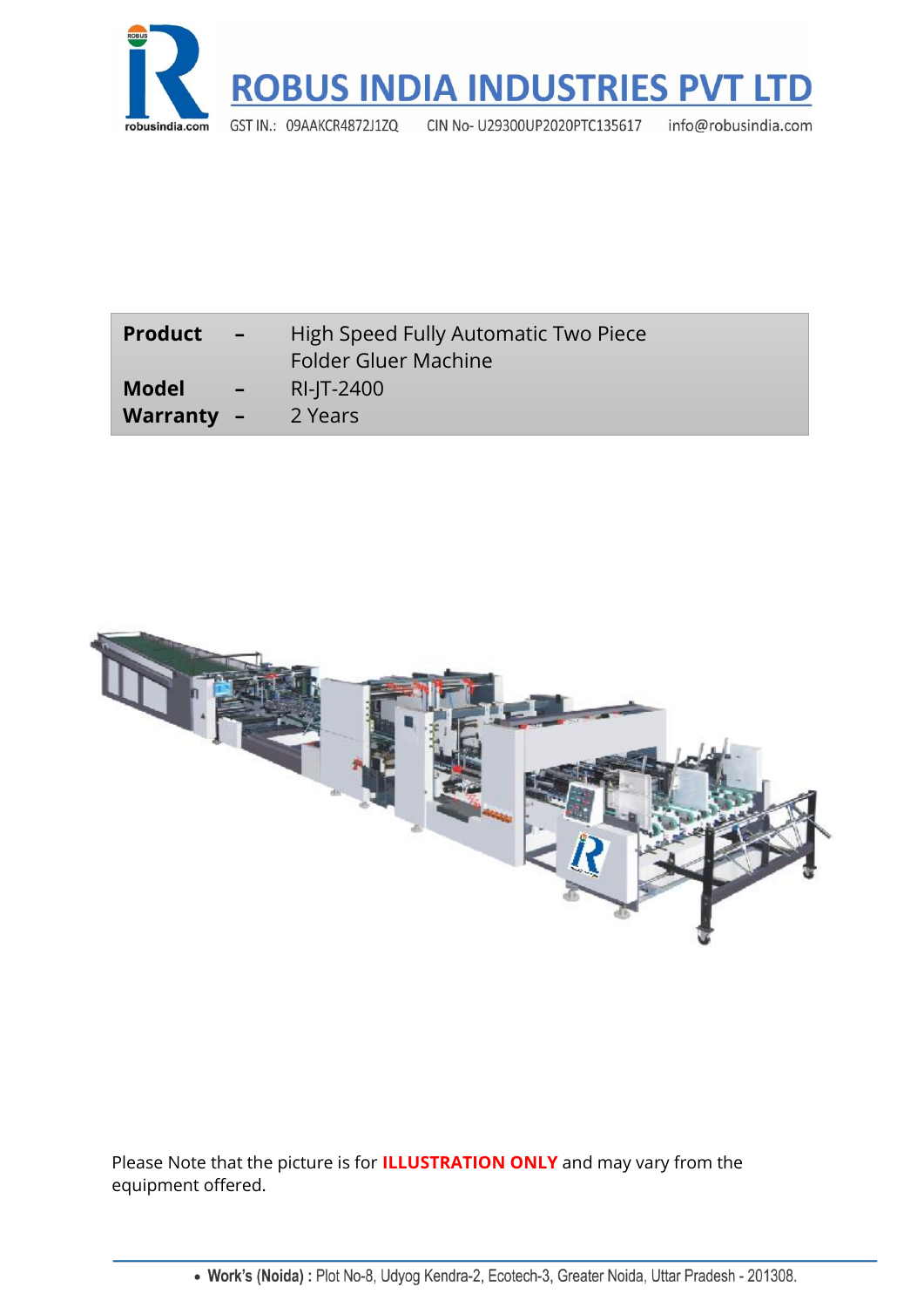

## **Machine Features:**

- 1. The machine is Unit-Type Structure, which can work in with other function structures.
- 2. The host is controlled by computer with wireless remote device and improved the operations flexibility.
- 3. The machine adopts below outsourcing packed belts and you can change belts easily without tearing down shafts.
- 4. Feeder, host and delivery systems are controlled by inverters and they can run together, or one runs.
- 5. The steel plates are 20mm, and it makes sure the machine with high speed and no shaking.
- 6. All the adjusting plates are automatic.
- 7. The feeding belt is Japan original Nitta belts.
- 8. All carriers are motorized
- 9. Power Required: 24 KW
- 10. Max. Speed (Single Panel Box): **200 meters/min.**
- 11. Max. Speed (Two Panel Box): **120 meters/min.**
- 12. Standard 2 Years Warranty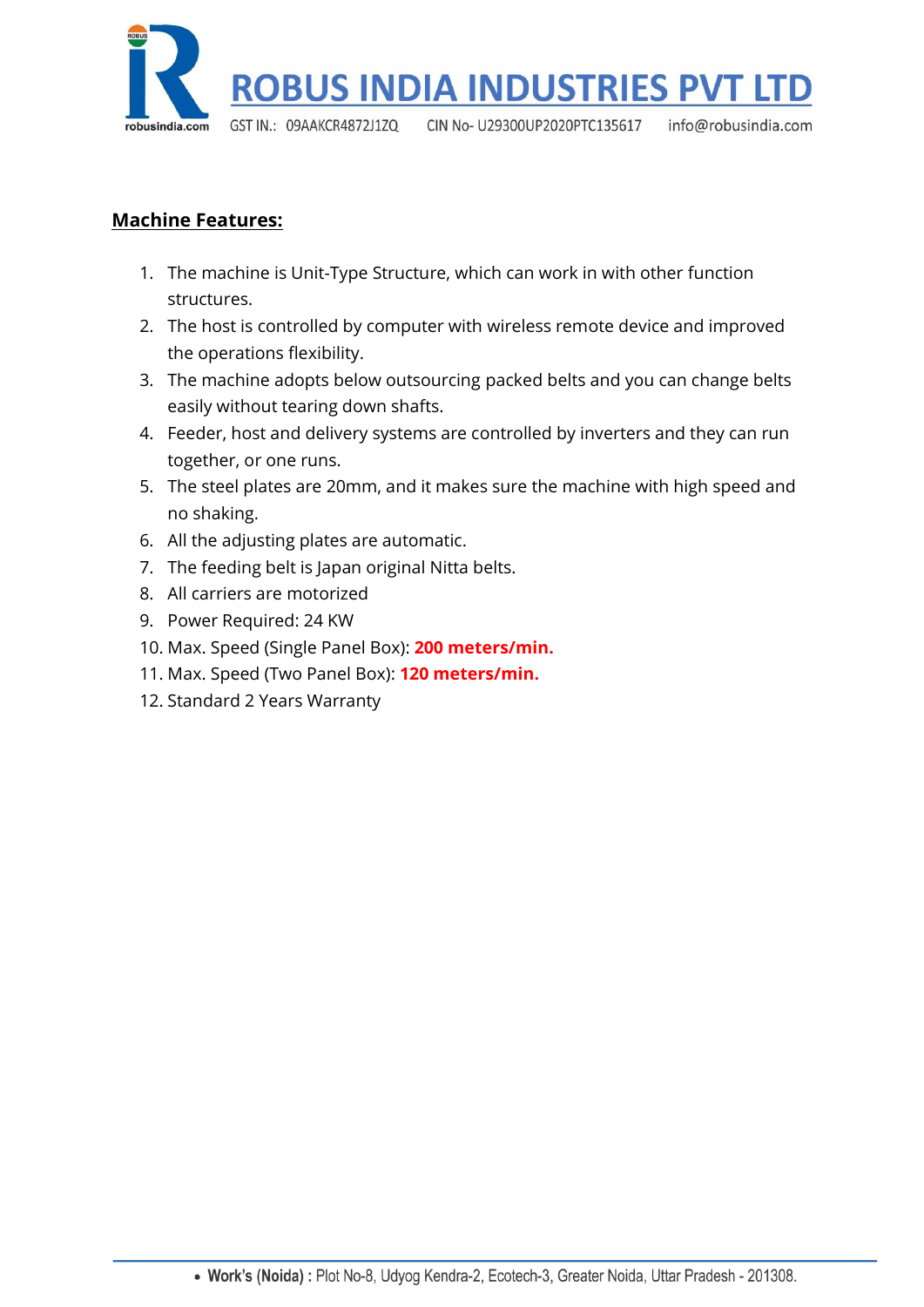

# **Machine Configuration:**

| S. No.         | <b>Features</b>                                                      | <b>Include</b> |
|----------------|----------------------------------------------------------------------|----------------|
| 1              | <b>Motorized Conveyors</b>                                           | Υ              |
| $\overline{2}$ | <b>Suction Feeder Belt</b>                                           | Y              |
| 3              | Pneumatic Pile Vibrator                                              | Y              |
| 4              | Pre-Folding Accessories for Side Pasting A Type Carton               | Y              |
| 5              | Pre-Folding Accessories for Side Pasting B Type Carton               | Υ              |
| 6              | Both Side Std. Glue Wheel Width 6 mm                                 | Y              |
| $\overline{7}$ | Self-Driven Upper Conveyor System                                    | Y              |
| 8              | Pneumatic Long Delivery                                              | Υ              |
| 9              | Clapping Device for Universal Design and Disproportionate<br>Cartons | Υ              |
| 10             | Motorized Up & Down Delivery                                         | Υ              |
| 11             | <b>Pressing Belt</b>                                                 | Y              |
| 12             | <b>Standard Water Spray Counter</b>                                  | Υ              |
| 13             | Optional Hot Melt Gluing System for Centre Joint Pasting             | N              |
| 14             | Optional Tape Applicator (Tear Tape + Controller with 4<br>Channel)  | N              |
| 15             | <b>Optional Plasma with Single Gun -1KVA</b>                         | N              |
| 16             | Optional Plasma with Single Gun -750VA                               | N              |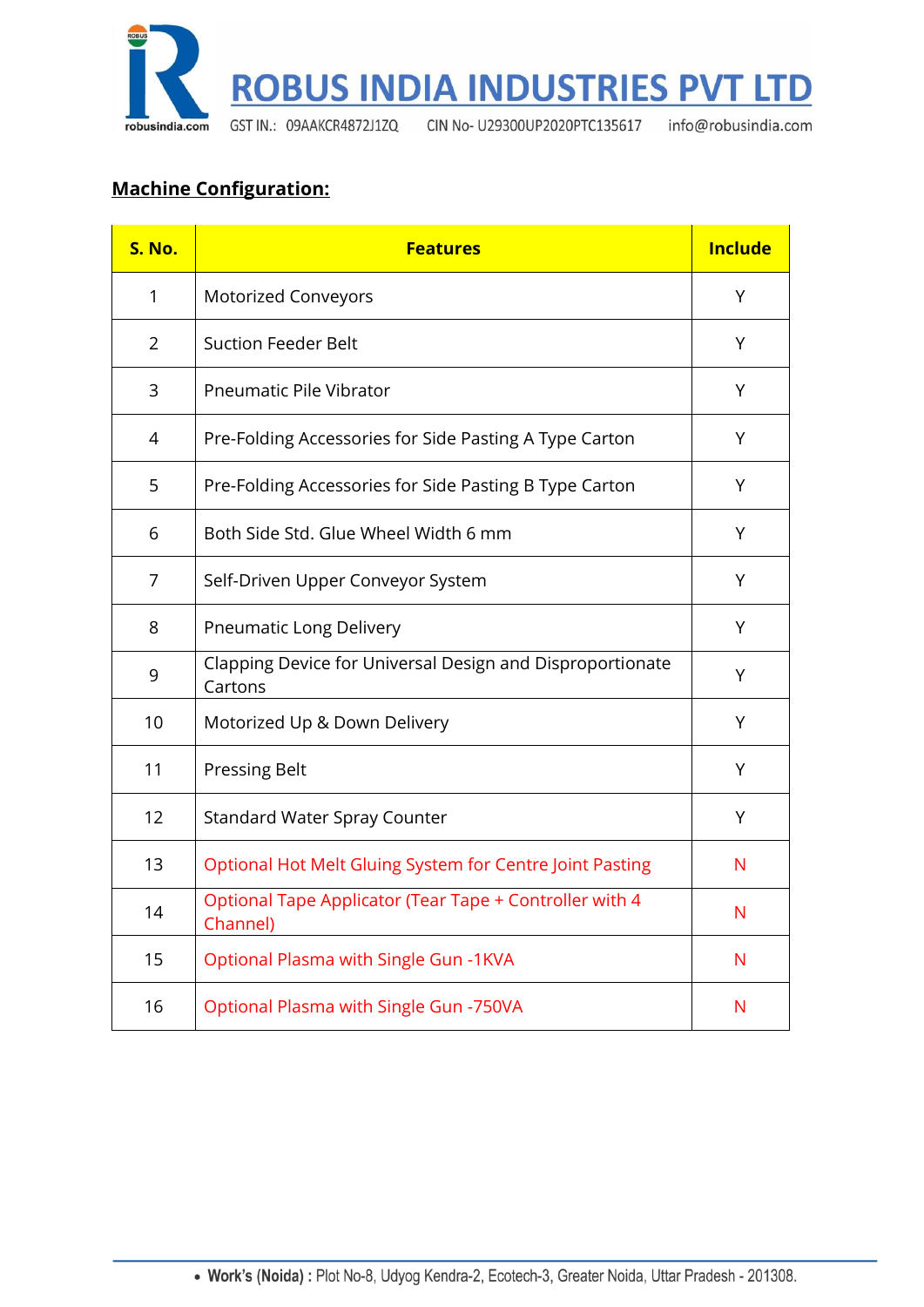

## **Feeder Section:**

Independent servo motors individually placed in operation side and transmission side, coordinated with paper-feeding suction belt assembly, free shift the production mode between two-pieces and singlepiece. Easily access to the changing-belts. The independent vibrating motor fully assists the feeding-



paper performance. The whole paper-feeding gauges and left/right side baffles are adjustable upper and down, this saves a lot of time on adjustment and job change-over.

### **Two-Piece Connecting Section:**

The two-pieces joint combination unit drives via individual multi-servo motors, consists of two-pieces feeding system, aligning corrector, forming system, the first gluing subsystem, carry out the complete two-pieces joint combination procedure. 4 sets special synchronization belts for positioning, transmit the paper boards by push-gauges, (the



pushing-gauges can be shifted according to various paper board length, the row of 2-, 3- , 4-pushing gauges are available for different production mode), so to remain the accurate synchronization of two-pieces production. Both of hot melt and cold glue are applied for positioning, accurately executes the joint combination under control of photoelectronic.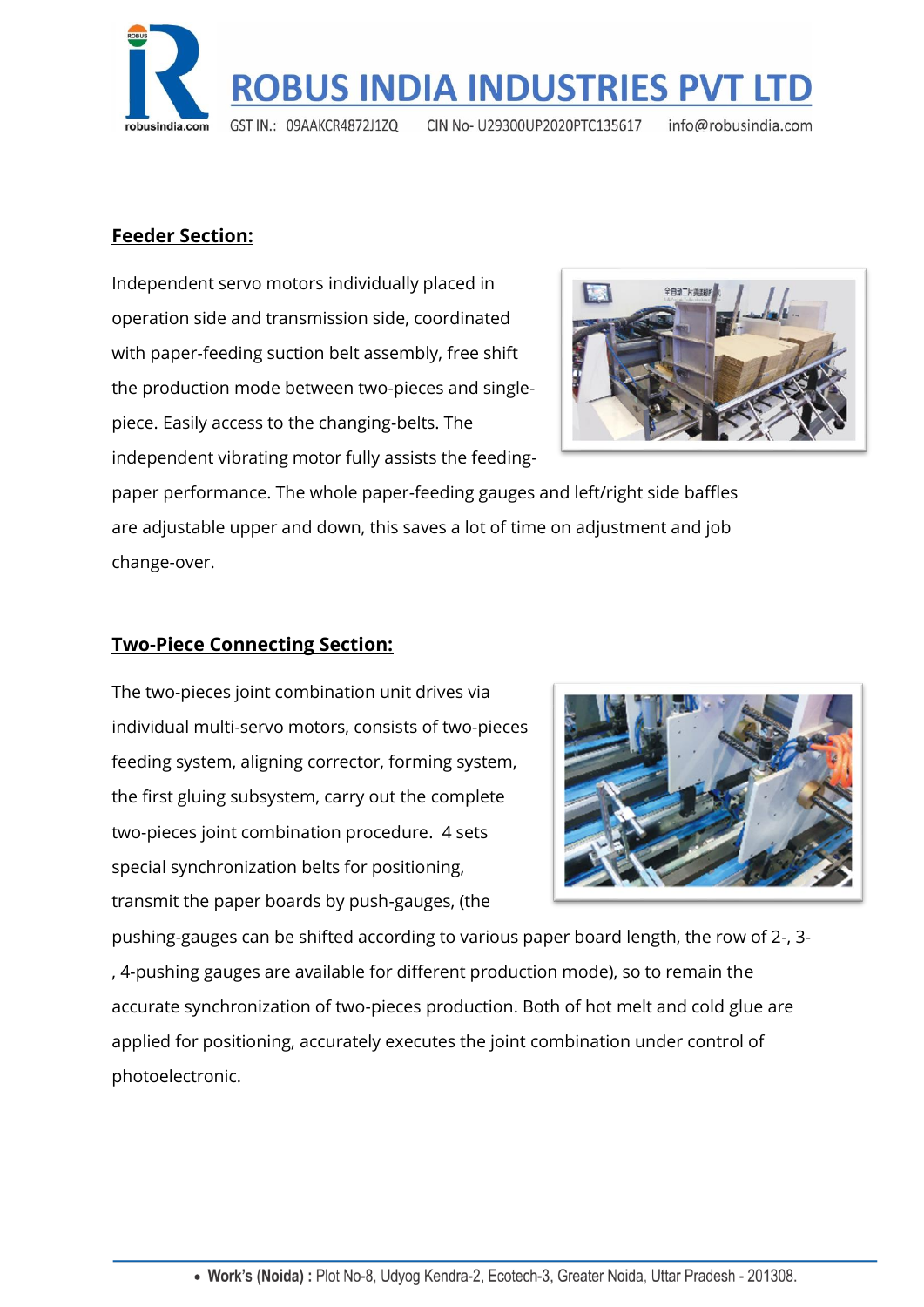

## **Pneumatic Upper Carrier Adjustment System:**

Upper Carrier Conveyor can be adjusted upward pneumatically.



## **Folding Section:**



Special Long Folding Section, boxes can be well folded and formed in this section.

- 1. Inner couriers are adjusted by motors.
- 2. Smooth and accurate folding of  $2^{nd}$  &  $4^{th}$  Crease.
- 3. Three set of upper and lower carrier, they are drive, middle and control side of machine.
- 4. Middle up/down carriers will be lifted up/down by pneumatic system.
- 5. Left and right outward folding belts speed can be micro adjusted to increase folding accuracy.
- 6. Longer folding section, boxes can be well folded and formed in this section.
- 7. Equipped with branded folding belts, NITTA Folding belts.
- 8. Main motor controlled by frequency speed variation.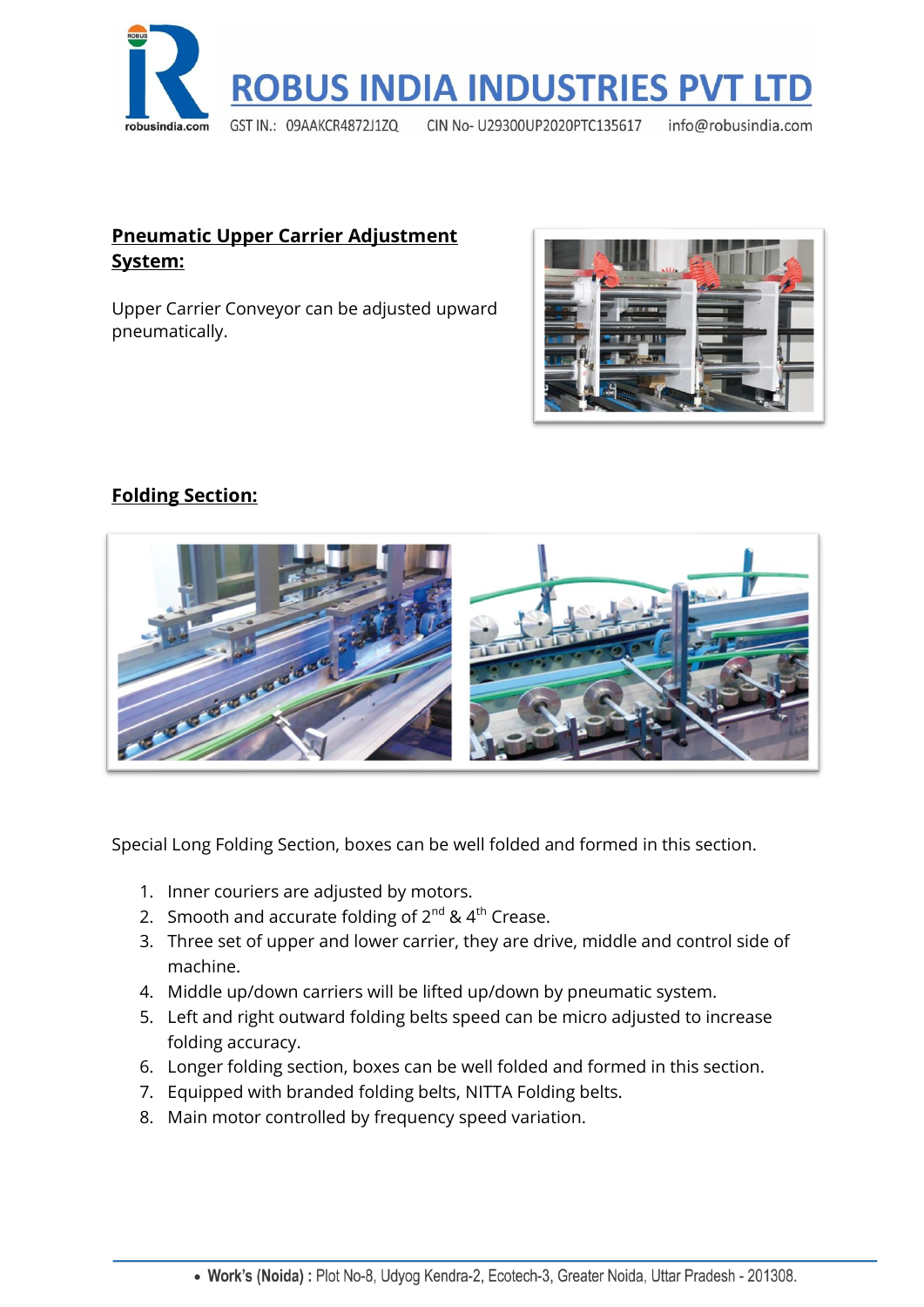

#### **Register Section at Trombone:**

Three-segment type pressurization, benefit to repress the two joints, the adjustable clapping-pad coordinated with conveying side jogger re-correct the paper board, keep the finished paper box without deformation before next procedure.



## **Trombone Section:**

Single and easy operation for upper/down expansion adjustment; left/right twin boards moveable for piling. Accountable sensor.

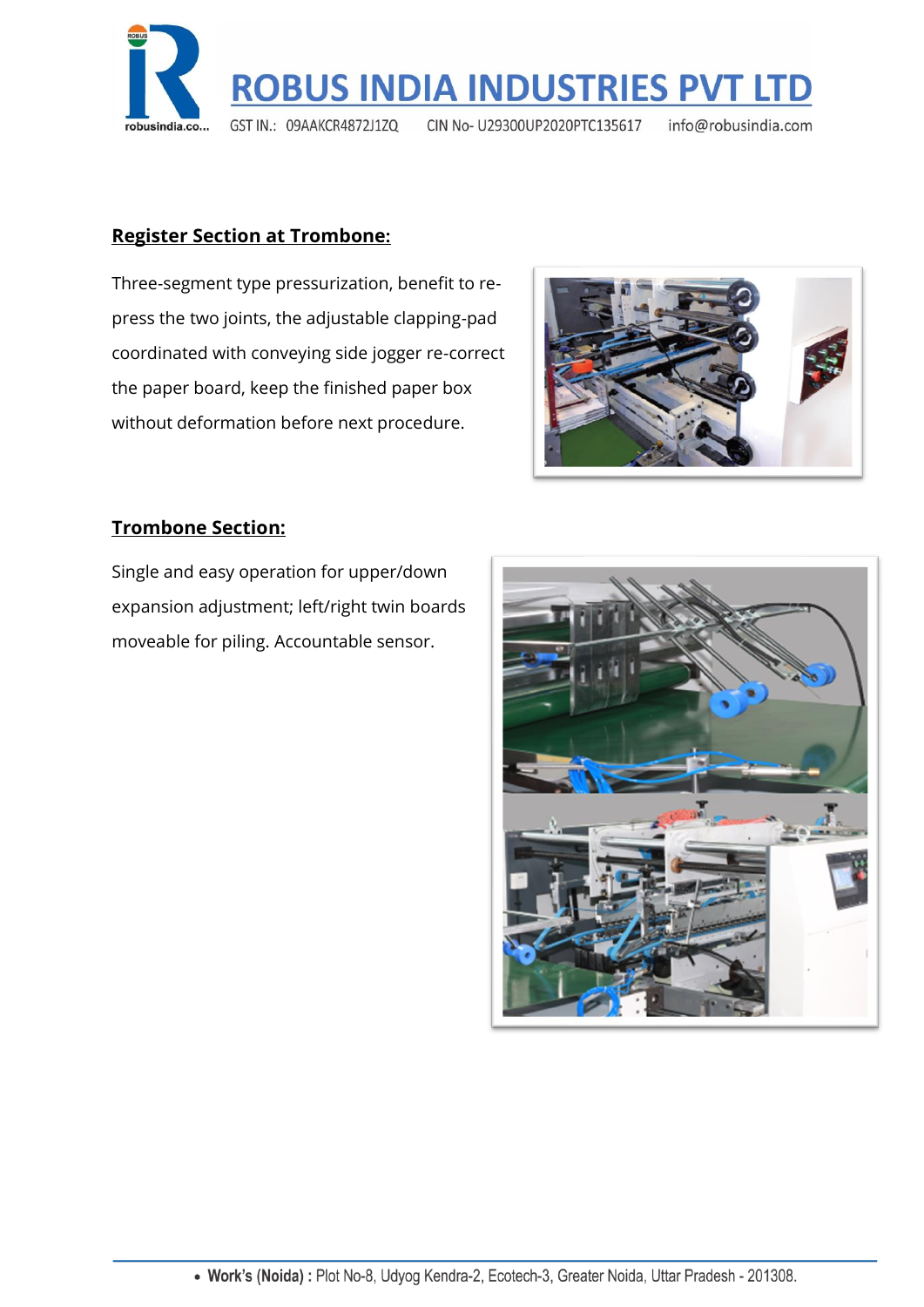

## **Delivery Section:**

This section runs more slowly. Here the shingled stream of cartons moves between two rotating compression aprons so the glue can bond under a precisely set pressure, even at high machine speeds.



#### **Machine Main Parts:**

| <b>Description</b>                       | <b>Made In</b> | <b>Brand</b>     |
|------------------------------------------|----------------|------------------|
| <b>Feeding Belts</b>                     | <b>JAPAN</b>   | <b>NITTA</b>     |
| <b>Folding Belts</b>                     | <b>JAPAN</b>   | <b>NITTA</b>     |
| Inverter                                 | <b>FRANCE</b>  | <b>SCHENIDER</b> |
| <b>Ball-Bearing with Seat</b>            | <b>JAPAN</b>   | <b>HRB</b>       |
| <b>PLC</b>                               | <b>TAIWAN</b>  | <b>FATEK</b>     |
| <b>Touch Screen</b>                      | <b>TAIWAN</b>  | <b>FATEK</b>     |
| <b>Main Motor</b>                        | <b>TAIWAN</b>  | <b>TECHO</b>     |
| Motor in Conveyor                        | <b>TAIWAN</b>  | <b>ALMOXIN</b>   |
| Motor for Adjusting Screw<br><b>Bars</b> | <b>XIAMEN</b>  | <b>JSCC</b>      |
| Power Supply Switch                      | <b>FRANCE</b>  | <b>SCHENIDER</b> |
| <b>Electrical Components</b>             | <b>FRANCE</b>  | <b>SCHENIDER</b> |

• Work's (Noida): Plot No-8, Udyog Kendra-2, Ecotech-3, Greater Noida, Uttar Pradesh - 201308.